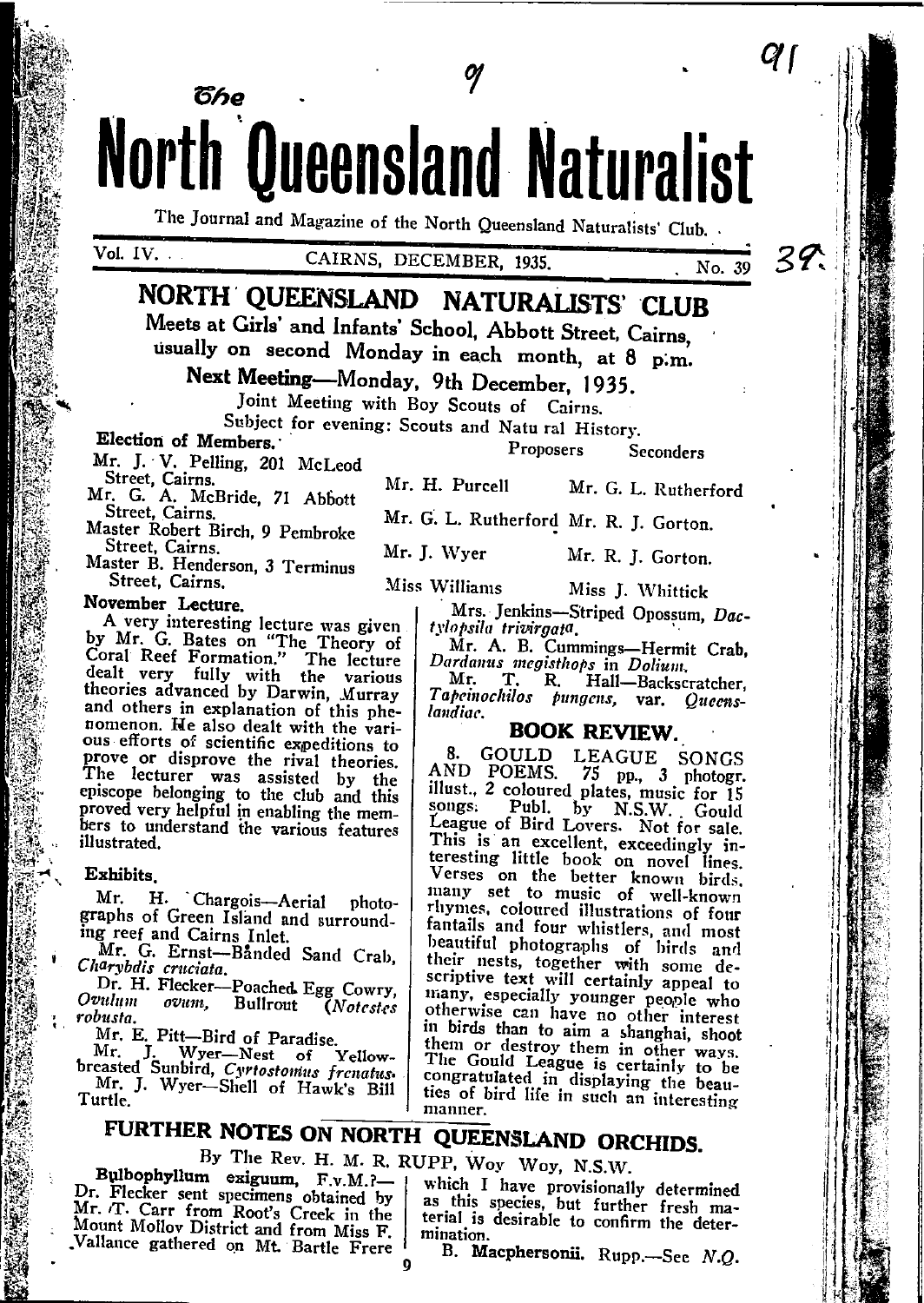Nat. for July, 1934 (under Osyricera purpurascens Deane. The strange history of this little orchid, which at Dr. Rogers' suggestion has now been renamed after Mr. K. Macpherson, of Proserpine, will be found in the Vict. Nat. for July, 1934.

Phreatia limenophylax Reichb.-This curious little orchid, suggestive of a scrap of *Mesembrianthemann* has reached me from (1) Cairns (Dr. Flecker) where they were obtained from Mr. T. Carr, of Root's Creek, and from a member of the Cairns Alpine Club from Mt. Bartle Frere. (2) Ingham (Mr. Glindeman). The flowers are minute.

I am indebted to Dr. H. Flecker for specimens of the first four plants here dealt with, and to Messrs. W. F. Tierney and K. Macpherson for the remainder.

Anoectochilus Yatesae, Bailey in Q'land Agr. Journ. XIX, 1907. In the Queensland Flora," Bailey remarks that he had received "leafy short specimens of what will most probably prove a species of the above genus (Anoectochilus) from the Trinity Bay Ranges." His prediction was later<br>verified by a flowering plant, which he named after the finder, Mrs. Arthur Yates. The type specimen, which I have been allowed to inspect by the Queensland Government Botanist, Mr. C. T. White, is now in the National Herbarium at Brisbane. In July, 1935, Dr. Flecker sent me a small terrestrial orchid collected by Mr. Larnach near Ravenshoe. I was unable to determine it with any certainty, but concluded that it must belong either to Anocctochilus or to Cheirostylis. I forwarded the specimen to Dr. R. S. Rogers, who expressed the view that it was certainly an Aoocclochilus, and was probably A. Yatesae. Inspection of the type material kindly lent by Mr. White soon proved this opinion to be correct. The species is small, but has the beautiful foliage characteristic of Anocctochilus: in this case the leaves are a deep brownish-green, with reticulate veins almost golden yellow. The labellum is remarkably fimbriate. and there are long filiform appendages to the column.

Oberonia pusilla, Bailey. This and the next two plants were obtained by Dr. Flecker himself near Ravenshoe. O. pusilla is very distinct from our I is even smaller than the latter, and the leaves, though similarly distichous, are semi-cylindrical. There is a very definite stem, shortly branching. The specimen was not flowering, but two typical spicate Oberonia racemes of capsules were present.

Bulbophyllum Macphersonii, Rupp. (B. purpurascens, Bailey; Osyricera<br>purpurascens, Deane & Bailey. See<br>"Victorian Naturalist," July, 1934.) Mr. Kenneth Macpherson found this plant on Mt. Dryander, and in the article referred to will be found the reason for its new name. The original locality was the Bellenden Ker Range. Dr. Flecker's locality is new. Cleisostoma cornutum, sp. nov.

1935.-Planta parva radicibus aeriis. Caulis brevis, folia lata, superiora majora. Racemi foliis paullum long-



### CLEISOSTOMA CORNUTUM sp. nov.

An enlarged flower, and greatly enlarged cabellum and column, are shown' above...

iores, cum floribus paucis. Sepala petwo other species in Australia, O. iri- talaque fusca, striata; labellum viride, difolia Lindl. and O. Titania Lindl. It rugosum, apice obtusissimo cornuto;

# THE NORTH QUEENSLAND NATURALIST

calcar obtusum, striatum. Columna brevis cum appendice uno in rostelli fronte.

A small plant, somewhat similar<br>to C. tridentatum Lindl. with aerial roots: leaves broader and stem short, the upper leaves larger than the lower. Racemes slightly longer than leaves, with few flowers. Sepals and petals brown, striate; labellum green, rugose, with a very obtuse apex furnished with a spreading "horn" on either<br>side. Spur blunt, striate-ridged. Colunm short, with a single horn-like appendage in front of the rostellum. Anther markedly depressed on top. Capsule not seen.

The curious horn-like processes of the labellum at once suggest a name for this distinctive little species, which reached me with two flowers in excellent condition for examination. Dr. Flecker sent a plant with a much younger one immediately above it. both attached to a twig. They are quite healthy after two month's residence in  $N.S.W.$ 

Luisia teretifolia, Gaudich?-Mr. W. F. Tierney sent a plant, obtained by him during a trip to Cape York and the neighbouring islands, which he thought might prove to be an Aerides. No flowers were present, but a capsule was received, approximately of similar size and form to that of Dendrobium teretifolium. In the absence of flowers it is not possible to express a very definite opinion, but I think the plant is most probably Luisia terctifolia.

sent two plants of a Dendrob which he has supposed to be D. fusiforme Bailey. For some time I have possessed two plants which seem to me beyond doubt to belong to the latter species. Mr. Tierney's plants were without flowers, but they do not impress me as identical with mine. They may prove to be a shorter and relatively stouter form of D. fusiforme, but  $\tilde{I}$  think it possible that they are  $D$ . criocarpum, a species figured by Fitzgerald in his unpublished plates, which are in the Mitchell Library at Sydney. Nothing appears to be known of this species beyond the fact that Fitzgerald figured and-presumably-named it. It will be interesting to learn whether it is identical with Mr. Tierney's plants.

Zevxine oblonga Rogers and White. -Mr. Kenneth Macpherson found plants of this little-known terrestrial orchid in the Proserpine district in 1934. The flowers were nearly all past maturity. In July, 1935, he sent me three young plants, all of which prospered in a pot and began to bloom in September. I know of no orchid less orchid-like in appearance, except the subterranean Rhisanthella and Cryptanthemis. At a casual glance one might pardonably mistake this little Zcuxine for a member of the Acanthaccae. The leaves wither before the flowers develop. Z. oblonga will be<br>found described by Dr. Rogers and Mr. C. T. White in Proc. Rov. Soc. Q'land, September, 1920.

Vol. 3, p. 3. Crotalaria juncea. Add

Mareeba (Flecker).

numbered 20.

loc. Mareeba (Flecker) and mo. 7.

P. 7, bottom of page. Add (Indi-

P. 15. Tephrosia juncea. Add loc.

P. 24. This page is incorrectly

P. 31. Flemingia parviflora. Add loc.

mo. 7.<br>P. 40. Dioclea reflexa. After Hook.

Rechter's Cr. Mth. (Flecker) and

gofera) hirsuta, L. 7, Barron R.,

Rechter's Cr. (Flecker); add mo.

Dendrobium sp. ?- Mr. Tierney also

# ADDENDA ET CORRIGENDA.

-11

Vol. 1, No. 9, p. 8. Capparis umbellata. For Coast Scrubs from C. York to Pt. Denison, read C. York (F.M.B.), Rechter's Cr. (Flecker), Pt. Denison (F.M.B.). Add mo. 7. No. 10, p.5. Ionidium suffruticosum. Add loc. Rechter's Cr. Mth. and mos. 7 and 10.

No. 11, p. 6. Grewia polygama.<br>Add loc. Rechter's Cr. Mth.<br>(Flecker) and mos. 7.

For (Triumfetta) procumbens,<br>Forst. read (T) repens, Merr. 6. Add loc. Green I. (Flecker). Vol. 2. p. 6. Before Diploglottis add

Cardiospermum, L.<br>Halicacabum, L.<br>Halicacabum, L. Heart Pea, 6, 10.

Barron R., Mareeba (Flecker). P. 24. After Elaeagnus, add L.

add f. Add loc. S. Mossman R. (Flecker) and mo. 11. P. 43. Delete Flemingia lineata, F. pauciflora, F. parviflora and F. involucrata.